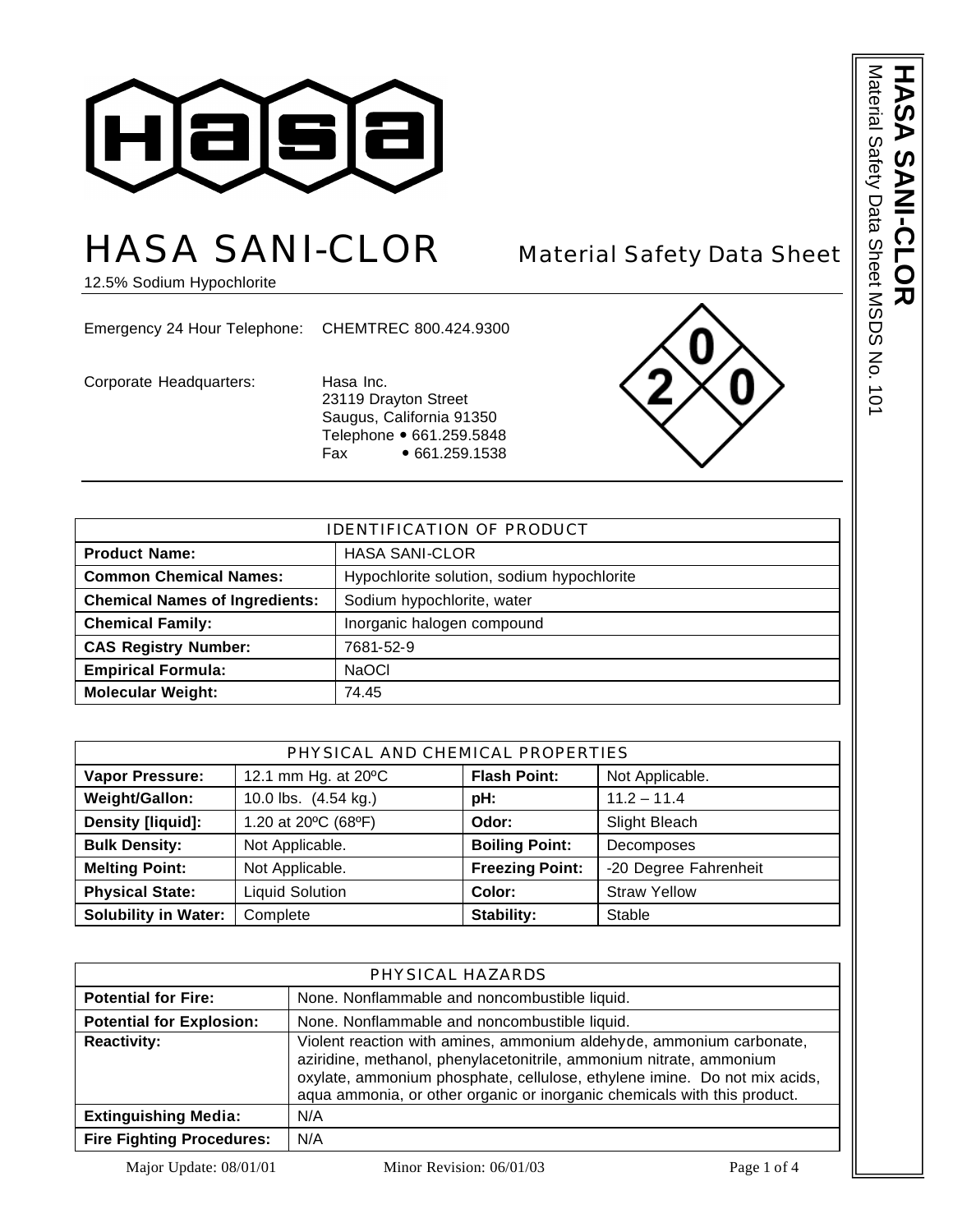| י<br>היהו<br><u>م</u><br>č<br>ś<br>, Calignal<br>こててー<br>$\overline{\phantom{a}}$ |  |
|-----------------------------------------------------------------------------------|--|
|-----------------------------------------------------------------------------------|--|

| <b>HEALTH HAZARDS</b>                             |                                                          |  |
|---------------------------------------------------|----------------------------------------------------------|--|
| <b>Signs and Symptoms of Exposure:</b>            | Eye and skin irritation. Chemical burns to broken skin.  |  |
| <b>Medical Conditions Aggravated by Exposure:</b> | No data available.                                       |  |
| Oral [ingestion] LD <sub>50</sub> :               | No data available.                                       |  |
| Dermal [skin absorption] LD <sub>50</sub> :       | No data available.                                       |  |
| Inhalation [breathing] LC <sub>50</sub> :         | No data available.                                       |  |
| Eye Irritation:                                   | Irritating. May cause eye damage.                        |  |
| <b>Skin Irritation:</b>                           | Mild irritation. Not considered to be a skin sensitizer. |  |
| <b>OSHA PEL:</b>                                  | None established.                                        |  |
| <b>ACGIH TLV/TWA:</b>                             | None established.                                        |  |

|                                | POTENTIAL ROUTE [S] OF ENTRY                                                                                     |
|--------------------------------|------------------------------------------------------------------------------------------------------------------|
| <b>Inhalation [Breathing]:</b> | Unlikely to occur. Vapor may cause irritation to upper respiratory tract.                                        |
| Dermal [Skin]:                 | Contact with broken skin may cause burning, blistering, and tissue destruction if<br>not washed off immediately. |
| Eyes:                          | Corrosive to eyes                                                                                                |
| Ingestion:                     | Not anticipated. May cause severe chemical burns to esophagus and to stomach<br>lining.                          |

| CARCINOGENIC [CANCER POTENTIAL] INFORMATION                                              |            |  |
|------------------------------------------------------------------------------------------|------------|--|
| National Toxicological Program [NTP] Sixth Annual Report on Carcinogens:<br>Not listed   |            |  |
| International Agency for Research on Cancer [IARC] Monographs, V. 1-53, Supps. 1-8:      |            |  |
| Listed by Federal OSHA as Carcinogens:                                                   | Not listed |  |
| Cafe Drinking Water and Toxie Enforcement Ast of 1006 [Drepecition CE, Colifornia only]: |            |  |

*Safe Drinking Water and Toxic Enforcement Act of 1986* **[Proposition 65, California only]:** Small quantities – less than 100 ppm (parts per million) – of impurities, including bromates, may be found in all chlorinating products, including this product. Bromates are derived from bromides, which are present in sodium chloride (table salt) from which chlorine is manufactured. Additional small quantities of bromates may be generated during the disinfection process. Bromates are known by the State of California to cause cancer when administered by the oral (drinking or ingesting) route. Read and follow label directions and use care when handling or using this product. The US Environmental Protection Agency has established a maximum contaminant level (MCL) for bromates in drinking water at 10 ppb (parts per billion). Application of this product in accordance with label directions at use dilution will not exceed this level.

This warning is provided pursuant to Proposition 65, the Safe Drinking Water and Toxic Enforcement act of 1986, Chapter 6.6 of the California Health and Safety Code, which requires the Governor of California to publish a list of chemicals "known to the state to cause cancer or reproductive toxicity." This list is compiled in accordance with the procedures established under the proposition, and can be obtained on the internet from California's Office of Environmental Health Hazard Assessment at http://www.oehha.ca.gov. There are over 700 chemical substances on this list.

## GENERAL PRECAUTIONS FOR SAFE USE AND HANDLING

Open containers carefully. Sodium Hypochlorite solutions are packaged with vented closures. Do not use containers which are leaking or show evidence of having leaked. Mix only with water. Do not mix with other chemicals. Use clean, dry utensils when mixing. Do not discharge this product or mixtures of this product into lakes, streams, ponds, bays, estuaries or the ocean. Sodium Hypochlorite is toxic to aquatic organisms at very low levels.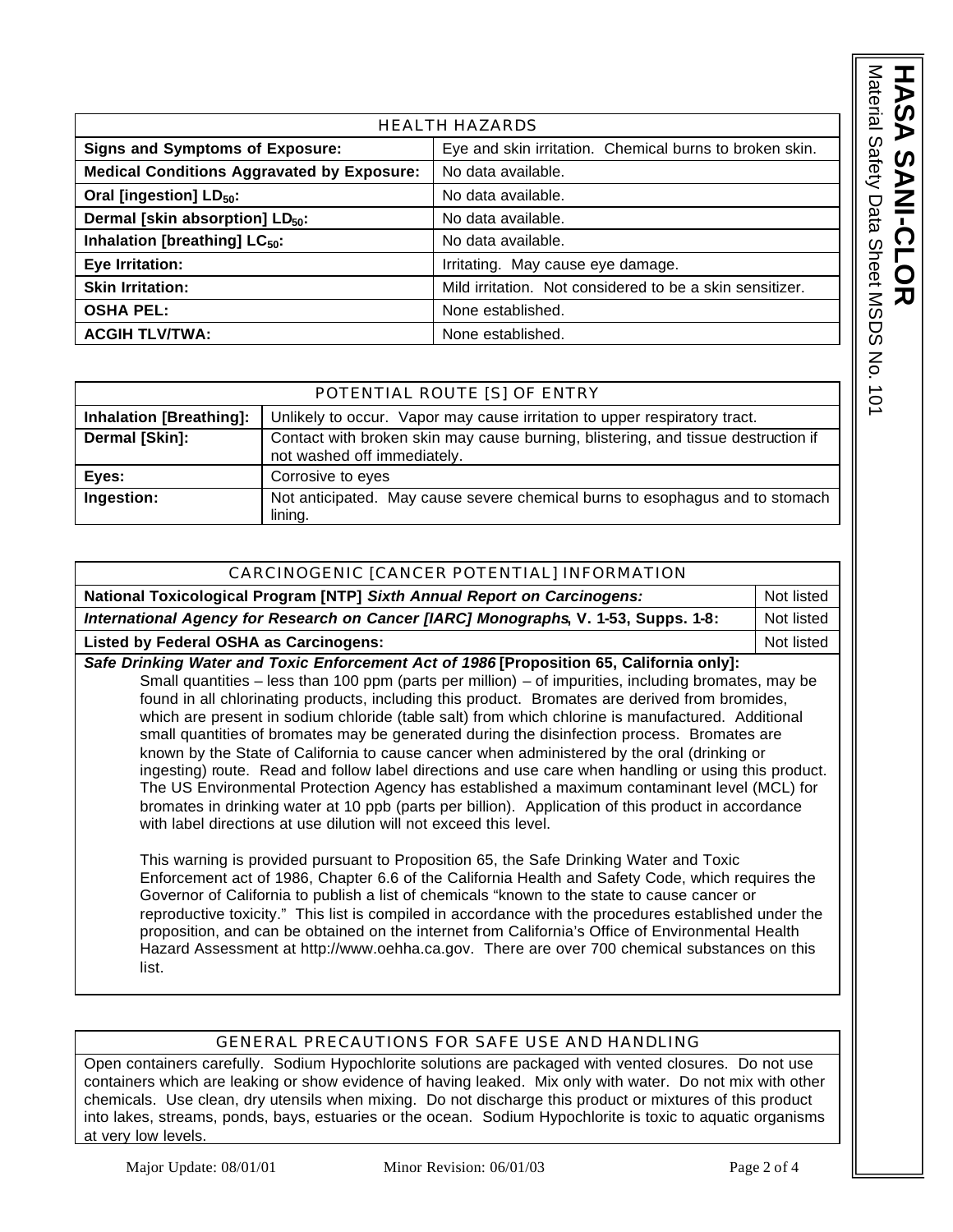Material Safety Data Sheet MSDS No. 101 Material Safety Data Sheet MSDS No. 101 **HASA SANI** RS  $\tilde{\mathbf{p}}$ **-CLOR**

#### PERSONAL PROTECTION AND HYGIENE

Wear goggles or face shield and rubber gloves when handling. Remove and wash contaminated clothing before reuse. Wash hands after handling.

### CLEAN-UP OF SPILLS

Store this product in a cool dry area away from sunlight and heat to avoid deterioration. In case of spill flood area where spill occurred with large quantities of water. With permission from local authorities dilute product may be flushed to sanitary sewer. Product may also be absorbed with sand or diatomaceous earth. Absorbed products must be disposed of in accordance with applicable Federal State and/or local regulations. Contact HASA Inc. for guidance.

| FIRST AID            |                                                                               |  |
|----------------------|-------------------------------------------------------------------------------|--|
| <b>Eye Contact:</b>  | Flush with water. Remove contact lenses [if applicable]. Hold eyelids open.   |  |
|                      | Continue flushing with water for 15 minutes. Get prompt medical attention.    |  |
| <b>Skin Contact:</b> | Wash affected area with soap and water for 15 minutes. Get medical attention. |  |
| Ingestion            | Drink large quantities of water. DO NOT give vinegar or other acids. DO NOT   |  |
| [swallowing]:        | induce vomiting. Get prompt medical attention.                                |  |

| FEDERAL/STATE LISTS/REGISTRATION/S/REPORTING REQUIREMENTS                   |                                                            |  |
|-----------------------------------------------------------------------------|------------------------------------------------------------|--|
| CERCLA Hazardous Substance [Section 1010 [4], P.L. 96-510]:<br>$RQ=100$ lbs |                                                            |  |
|                                                                             | [80 gallons for 12.5% solution]                            |  |
| Extremely Hazardous Substance [40 CFR 355, Appendix A]:<br>Not listed.      |                                                            |  |
| Pesticide Product 7 U.S.C. 136 et seq.:                                     | Registered as a pesticide product by                       |  |
|                                                                             | Federal EPA.                                               |  |
| <b>Toxic Substance under TSCA:</b>                                          | Not reported.                                              |  |
| Pesticide Product [various State Laws]:                                     | Registered as pesticide product in<br>states where marked. |  |

| MATERIAL CLASSIFICATION                                    |           |  |
|------------------------------------------------------------|-----------|--|
| OSHA Hazard Communication Standard, Department of Labor,   | Irritant. |  |
| Occupational Safety and Health Division, 29 CFR 1910.1200: |           |  |

| <b>Hazardous Materials Transportation Regulations,</b>                                              |  |  |
|-----------------------------------------------------------------------------------------------------|--|--|
| Department of Transportation (Federal) 49 CFR 172.101                                               |  |  |
| Consumer Commodity, ORM-D<br><b>Proper Shipping Description [1 gallon or less]:</b>                 |  |  |
| Proper Shipping Description [greater than 1 gallon]:<br>Hypochlorite Solutions, 8, UN1791, P.G. III |  |  |

| <b>National Fire Protection Association NFPA 704 [1990]:</b>                 | $2 - 0 - 0$ |
|------------------------------------------------------------------------------|-------------|
| BOCA National Fire Prevention Code/National Building Code [1999 editions]:   | Irritant    |
| <b>Standard Fire Prevention Code/Standard Building Code [1997 editions]:</b> | Irritant    |
| Uniform Fire Code/Uniform Building Code [1997 editions]:                     | Irritant    |
| Uniform Fire Code Standards 79-3, Uniform Fire Code, V. II [1997 edition]:   | $2 - 0 - 0$ |